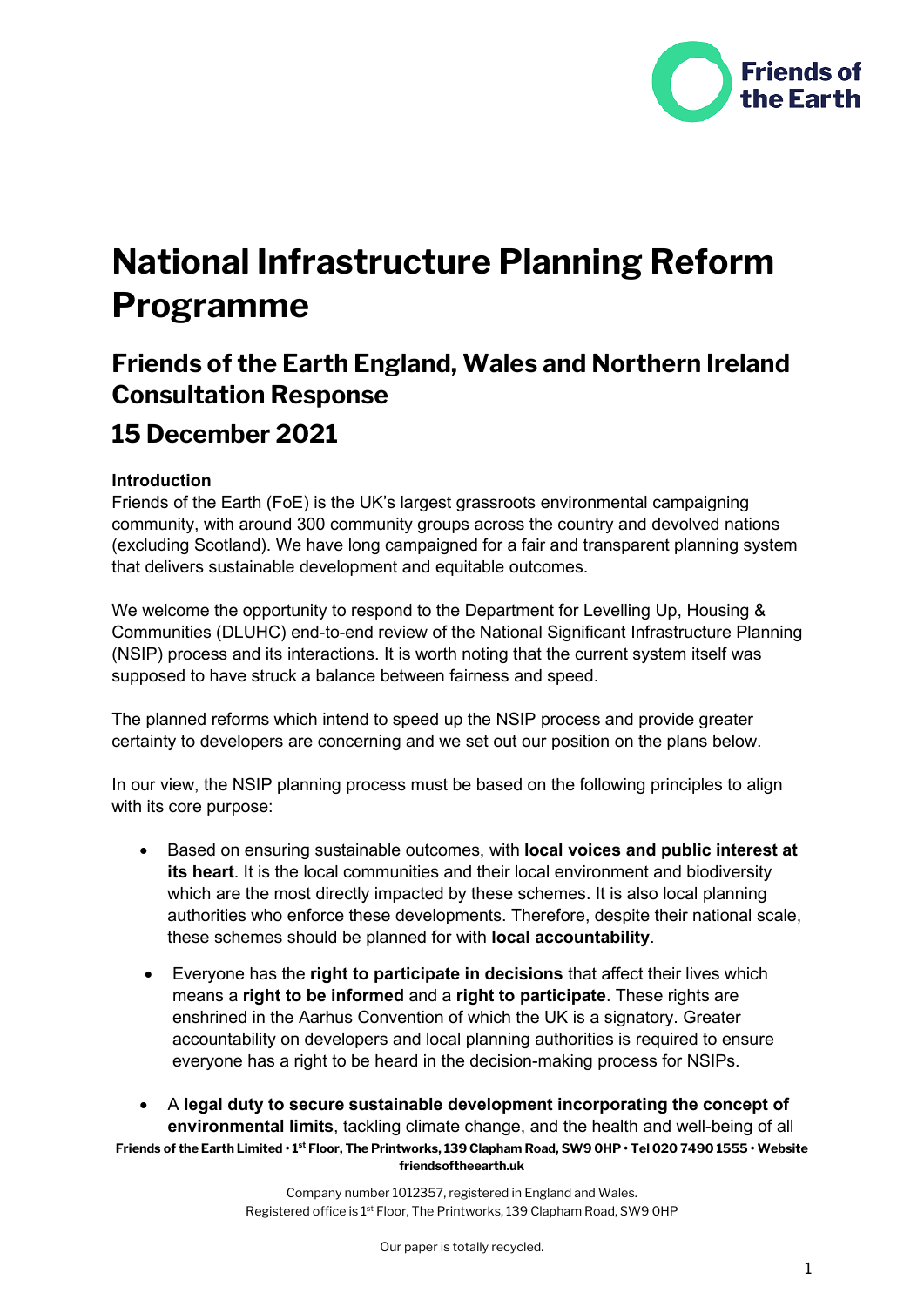citizens. We need to tackle climate change in every planning decision. We must all be confident that the system is there for everyone, and not just private interests.

#### **Background**

The Planning Act 2008 was introduced by the UK government with the intention of speeding up and streamlining the decision-making process for determining major new infrastructure projects, otherwise known as the "Development Consent Order" (or DCO) process. The purpose of the NSIP regime was to essentially speed-up decision-making for major energy, transport, water, waste water, and waste infrastructure projects by establishing a framework for decision-making based on the case for a development (i.e. why it is needed) all whilst providing developers with more certainty that a decision will be made within a set period of time. The Planning Act 2008 introduced National Policy Statements (NPSs) which set out the 'need for the development' argument against which applications for new infrastructure would be judged. Thus, the process was able to be sped up on this basis because ultimately, big issues such as the need for certain types of major infrastructure had been predetermined in national policy and therefore taken out of the decision-making discussion.

The system represented a radical departure from the longstanding Town and Country planning system which governs the process for the majority of planning applications. Many viewed these changes to determining NSIPs, including compressing the decision-making process into a rigid timescale laid down in the Act and regulations, as **curtailing the rights of the public to influence the proposal and participate in the decision-making process**.

In November 2020 the government pledged to review the Planning Act 2008 with a view of **further cutting timescales for NSIP projects, stating that they would reduce timescales by up to 50% for some projects entering the system from September 2023**. A progress update was published in June 2021 and a consultation survey was published between August and December 2021. The progress update did not provide clarity on which specific project types would be affected or sped up by the reforms. However, we note that the NIPA letter stated that the NSIP process has a "strong record for offering high quality consents, robust to legal challenge and with certainty of timescales for investors". In our view this is not true and is evidenced in recent decisions such as Stonehenge, Manston Airport, Norfolk Vanguard and A38 Derby Junction which were each quashed following High Court challenge.

These decisions further underscore the importance of the quality of information provided, in particular the need for compliance with environmental regulations and climate commitments, over the importance of the speed of the decision.

In response to the consultation announcement, FoE undertook a survey with local groups and allies who have had direct and wide ranging experience of the NSIP process. This included an online meeting to discuss these experiences and explore the concerns raised. We set out our findings below. We have also encouraged the groups we engaged with to respond directly to the departments online survey consultation.

FoE also wishes to draw the government's attention to the following evidence that is relevant to the consultation and end-to-end review. We note that these reforms sit alongside other planned reforms to the planning system, particularly at local level and form part of a long list of major changes that have occurred over the last few years. It is also noteworthy that these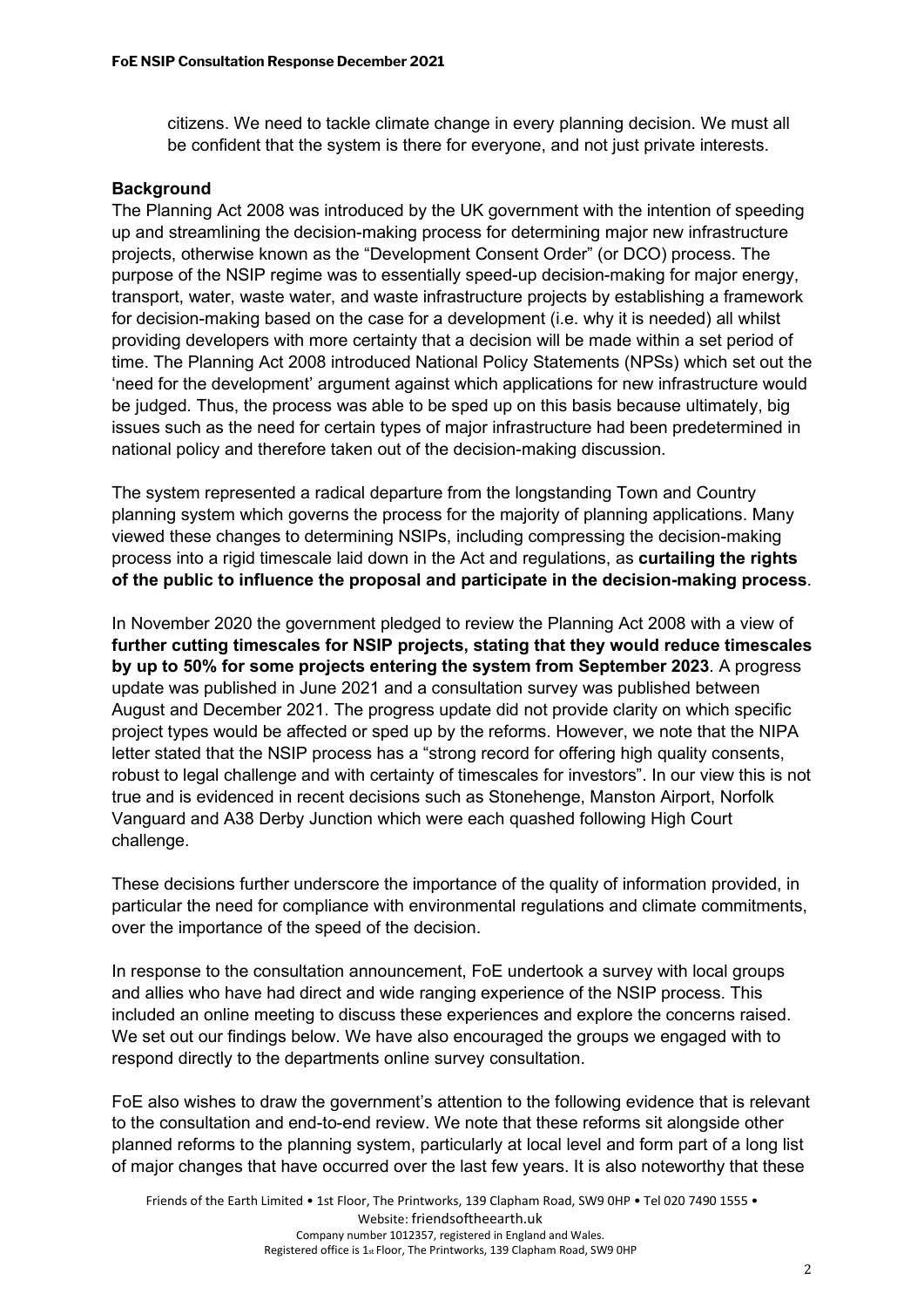changes to the system do not reflect the reviews of the planning system generally, that have been conducted in recent years, or their conclusions or recommendations, particularly in respect of local government funding and public consultation.

We further suggest that the evidence of the 2070 Commission should be considered alongside the recommendations of the Committee on Climate Change, particularly supporting both DLUHC and local government to play a full role in the net zero transition (including resourcing, guidance, involvement in local area energy plans, statutory reporting on emissions and reforming the planning framework to enable delivery of and address barriers to deploying low-carbon and climate resilient measures at scale).

# **Consultation response**

On 20 October 2021 FoE held an online meeting to discuss the government's NSIP Reform Programme. To inform the meeting, a survey was sent to our network to complete. The questions were based on the consultation survey questions listed below.

19 responses were received to the survey, all of which raised concerns regarding speeding up the process. The survey and meeting also highlighted that the Pre-application and Examination stages were of most interest to these groups. Of the responses 18 stated they felt the process should not be sped up. 12 respondents had experienced the process from start to decision.

The responses received reflect experiences gained from a range of different projects and proposal types, across the country, including:

- **Road proposals:** Stonehenge; A38 Derby Junction; Smart M4; A5036 Port of Liverpool Access Scheme (RIS2); A428 Black Cat to Caxton Gibbett; A417; A47; A27 Arundel Bypass; Norfolk NDR; Lower Thames crossing
- **Nuclear Power:** Bradwell nuclear plant; Sizewell C
- **Airports:** Heathrow 3rd Runway
- **Rail:** HS2
- **Wind energy:** Rampion Windfarm

The majority of respondents were from the South East, Central and Eastern regions. On 26 November 2021 FoE attended a meeting with officials from DLUHC, Department for Environment, Food & Rural Affairs (DEFRA) and the Planning Inspectorate (PINS) and a number of representatives from environmental and nature charities to discuss the NSIP reform programme. At this meeting FoE were invited to submit a response via email to be able to capture the discussions undertaken directly with our network.

Below, FoE set out answers to the specific questions set out in the survey (set against the relevant question number). As set out above, we expand where we have received relevant insights directly from our network survey and meeting. Three main issues were identified which we explain in greater depth below: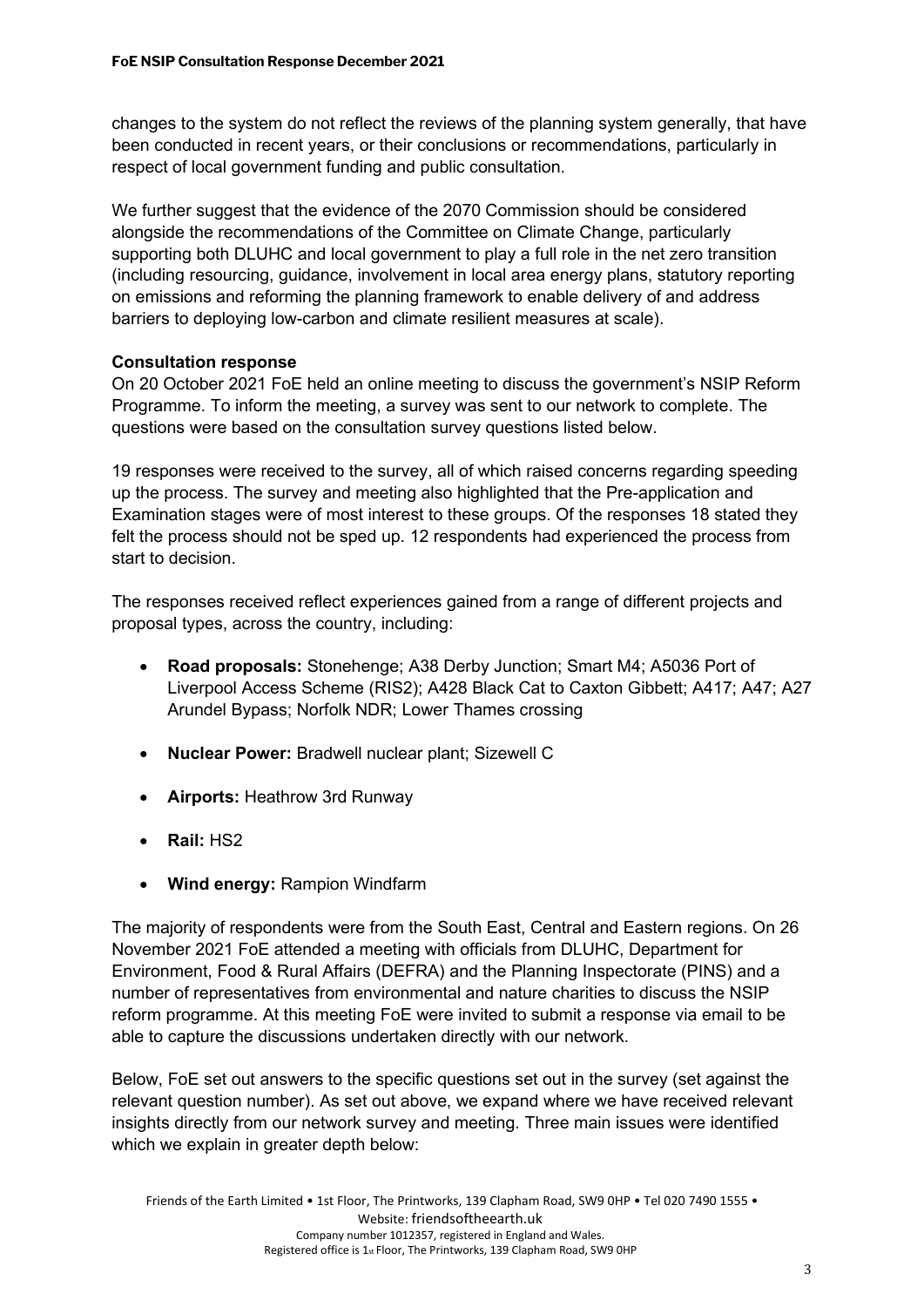- 1. **Lack of clarity surrounding the true impacts of the development** the documents are unwieldy, are not accessible or written for all people. They require considerable time and resource to engage with. Where opposition is raised in person or via emails applicants have also been said to become aggressive despite this being an opportunity for engagement.
- 2. **Wide ranging levels of acceptable consultation with the public** which can feel like a paper exercise as experienced in Rimrose Valley (part of RIS2)– this is twofold – there isn't a strong enough duty on applicants to carry out detailed consultation or to demonstrate they have listened to concerns, and how these concerns have been addressed. In addition, local authorities are not required to fully represent their local communities as it is only voluntary to provide comments on the consultation undertaken, they also take a back seat (as they are not the decision-maker) in translating the application proposal and any potential issues, to the public. From my own experience of working at a LPA, the onus is on local communities to essentially fend for themselves.
- 3. The pre-application stage is already heavily front-loaded and is the only time to truly influence the proposal, yet the **opportunity, at this stage, to forensically test and interrogate the details of the proposal, are limited** – this means that once the proposal passes the acceptance stage, the principle is largely accepted (subject to modifications which are generally led by the Examining Authority) so the preapplication consultation ends up being focused more on how the project might go ahead rather than whether it should actually happen in the first instance.

Speeding up the process has led to a flurry of concern from communities and a rise in distrust that the government are trying to reduce the opportunities for the public to object to these proposals by further limiting the stages and timeframes for engaging in the process. This is not to say that all applicants/developers are the same (and we expand on this point below). However, the process must be made more equal and balanced between local and private/developer interests.

Local communities are best placed to provide detailed knowledge of their local area due to their understanding of how these areas function, relate and what is valued by their community. They are diverse, can vary widely geographically and hold a variety of talents. Their insights should not be ignored or reduced in terms of their importance and can be pivotal in helping to shape important solutions to issues raised. They should be listened to and considered in the balance of each decision at a national level because it is the local impacts that will be felt most.

We urge the government to ensure that the proposed reforms do not further exacerbate distrust, do not further burden communities and provide space for a solution focused collaborative engagement process allowing true consultation which shapes the end outcome.

We also wish to raise that the reform programme questions set out in the survey consultation by the government are not structured in order to comment on the reform programme as a whole (or user experience), but rather are targeted to the government's intentions to speed up delivery and to remove perceived barriers to gaining approval for developers. They read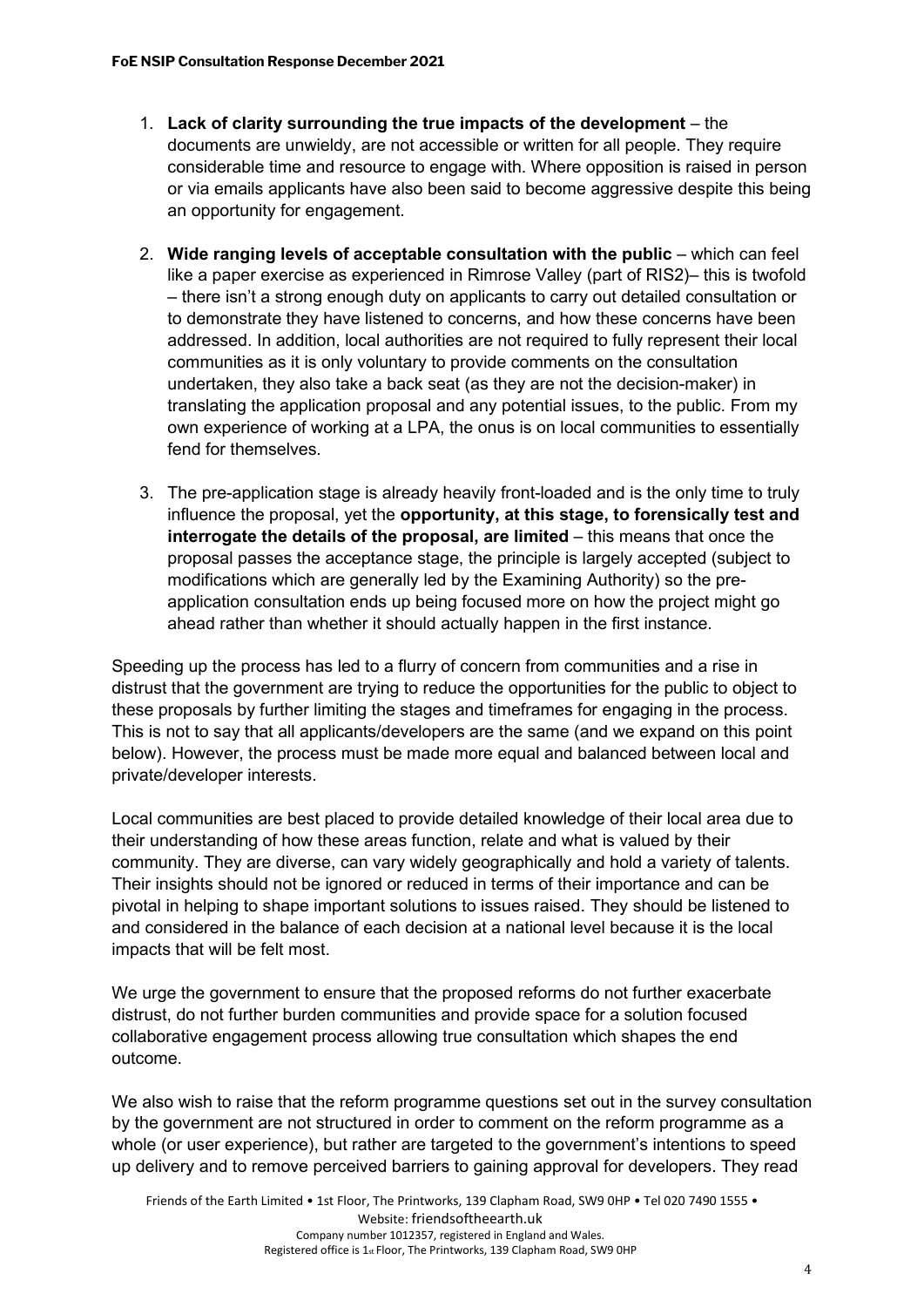as though the government has listened more intently to the developer/infrastructure industry. We have therefore expanded on our answers, where necessary, in order to capture the wider audience and feedback the government requires to ensure that these reforms benefit all, that they rebuild public trust and confidence in the planning system, and that the NSIP process delivers sustainable development with local accountability.

We welcome the offer by officials at the meeting to consult directly with affected communities and campaign groups and undertaken a review of their experience. It is disappointing that the government has not undertaken its own assessment and review of their experience to date to fully understand the impact and varied experience of the current framework or the potential impact of the planned reform proposals.

# **Q3. What could Government, its Arms-Length Bodies and other statutory bodies do to accelerate the speed at which NSIP applications can be prepared and more generally to enhance the quality of submissions?**

Whilst we do not agree that the system should be sped up in principle as these schemes vary in scale and environmental impacts which must be fully considered, there are opportunities to improve engagement and participation, reduce the amount of amendments developers can submit post-acceptance and update the framework which governs NSIP decisions which would reduce delays and costs for all parties involved in the consideration of each scheme. We believe that the following improvements would add value to the process and increase its integrity:

- 1. Require proper engagement and public consultation which has specific requirements and is managed appropriately for accountability.
- 2. Provide clarity on the number of amendments that can be reasonably introduced after the acceptance stage, and limit their scale and significance to uphold quality of submissions. By strongly discouraging amendments post-acceptance stage, PINS will be raising expectations and higher-quality submissions will result.
- 3. Commit to updating the suite of NPSs to reflect infrastructure needs and the direction of policies, with particular emphasis on our net zero and environmental commitments.

#### Engagement and public consultation

NSIP projects are often expressed as meeting a national problem/need, but this completely disregards the fact that NSIP projects have local impacts and rarely provide local solutions, often exacerbating existing issues during their construction and operational lifetime.

The engagement process and any consultations should be structured for clarity and enforceability. They need a clear approach for how they should be undertaken and must require a community representative as part of their stakeholder engagement project management to uphold accountability. Having an intermediary level of stakeholder management would benefit other issues such as perceived obstruction or rudeness experienced from developers when pushed on concerns and queries from the community.

Of those we engaged with who have some experience of the NSIP process, 95% stated they felt there should be more up-front engagement with members of the public, with 5% stating they were unsure. The majority also raised that the process should not be sped up, the most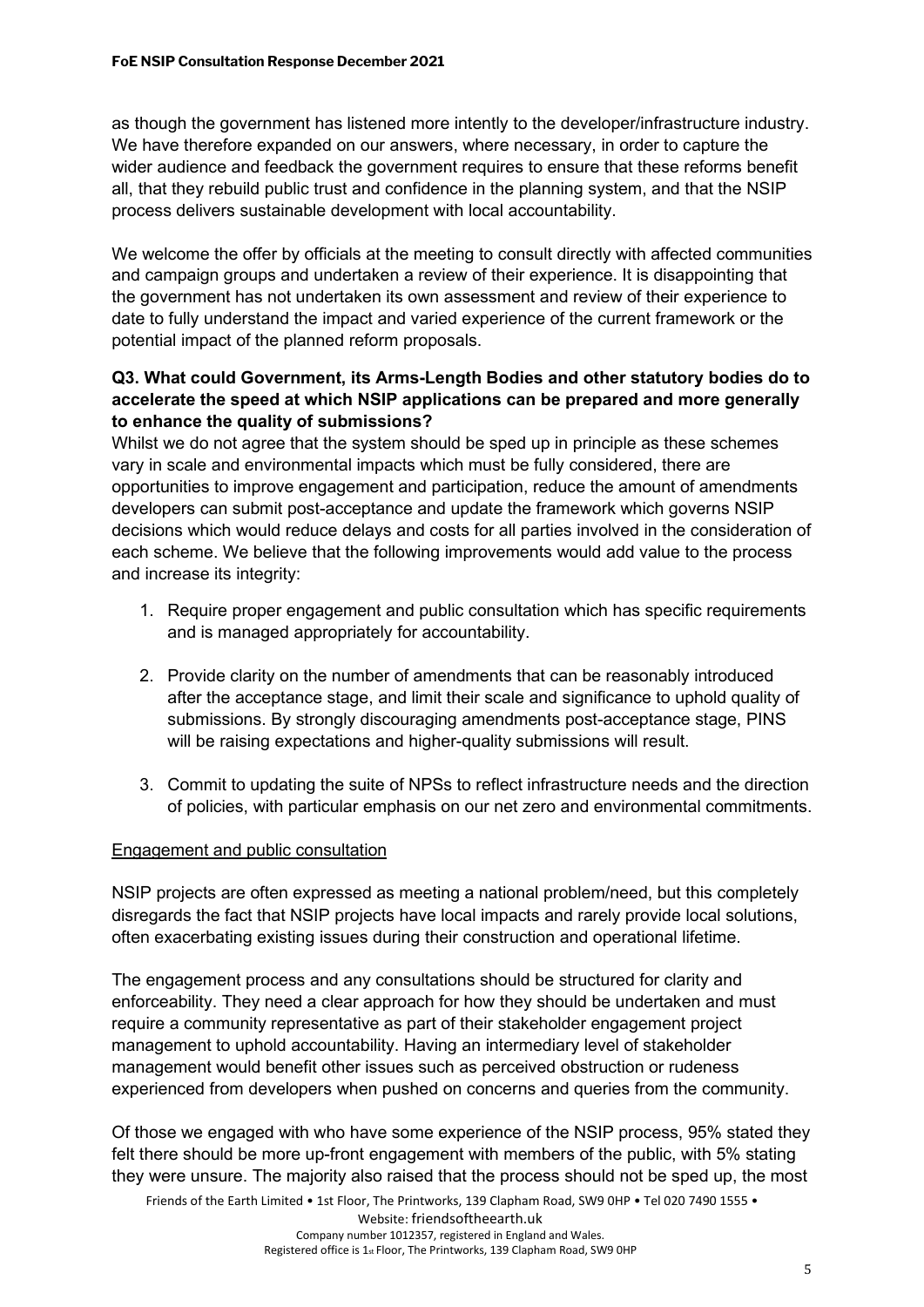popular reasons being that the process needs to be long to ensure the proposal is appropriately assessed and tested, that delays start as a result of inadequate submission documents and developers not providing sufficient information and to time, and also that the process is already stacked against the public (putting undue pressure on under-resourced objectors) with significant information being proposed with minimal time to understand, respond and influence the proposals under current legislation. The exception was the group for Sizewell C, where they felt the process was far too long (five consultations over nine years), with amendments to the scheme which should not have been allowed so far along the process.

Feedback also raised that the documents/reports and subsequent consultations, particularly post-acceptance, are not user-friendly for those who do not have an academic background or relevant, technical experience. As a result, many struggle to engage, understand how to contribute to assessment of the proposal, or understand how their voices can be heard.

Our feedback raised that consultations were not always adequately advertised. This is further exacerbated if people are not aware of or understand the significance of these projects and it is often the case that local people only truly understand the project once local campaign groups in the area raise the profile of the project or it makes local news. By this point in time, individuals generally have little opportunity to influence the proposal and the project is often already some way along the process in terms of open engagement opportunity and has reached Acceptance Stage.

Whilst our findings concluded that one local group Suffolk Coastal FoE (Sizewell C) felt they had been over consulted during the NSIP process this was in respect of the amount of information and changes they had to deal with. Despite these consultation opportunities, they did not feel that they had a clear influence on the project and felt ignored throughout the experience. On the other hand we also received feedback from Save The Rimrose Valley (Liverpool Port Access Road) who shared that they felt that the consultation process was a paper exercise, with sparse information and explanations. This includes failure to acknowledge the seriousness of concerns raised by stakeholders which can lead to subsequent delays, such as those experience for the A27 Arundel Bypass. It is therefore about improving the quality and opportunity to influence and shape the projects, not the sheer number of consultations that is important for better outcomes. Communities must be part of the 'journey' and life cycle of the project planning for NSIPs.

Often the pre-application consultation is led by one 'solution', there is no explanation or debate about alternatives to the chosen scheme (even where one alternative may have been less costly on the environment). This was particular clear for the Port of Liverpool Access Road, A57 and A38 schemes, Lower Thames Crossing and Stonehenge) We need engagement as part of the system. Communities should be able to speak directly to those who can make the decisions on the project and its design, feel listed to and see how their suggestions influenced the design, and where they cannot, be able to understand the reasons for why and the limitations of the project and its design. These projects must be based on the solutions they are bringing to existing issues, rather than creating additional burdens to local people (for example on air quality, congestion and visual landscape impacts).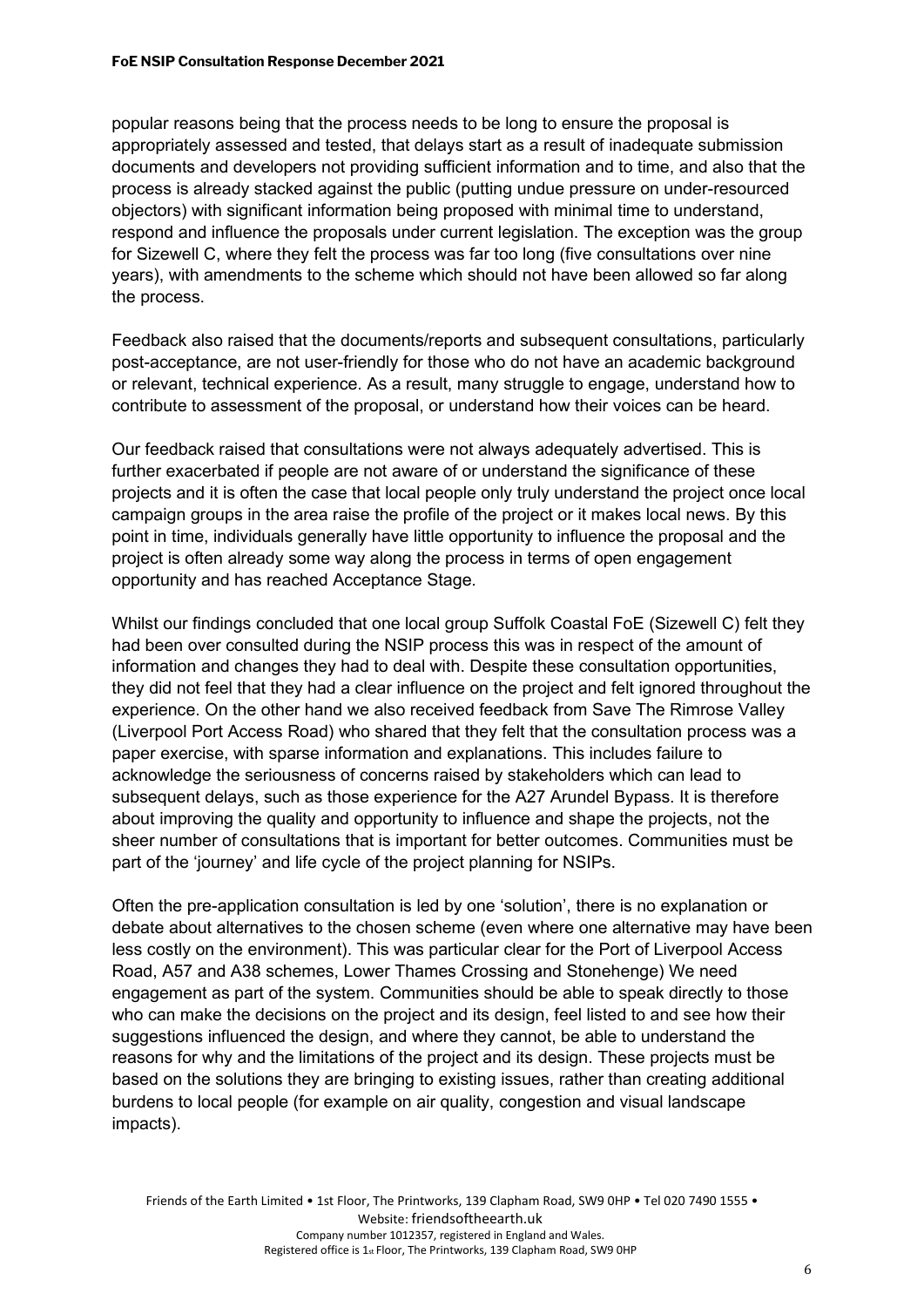The engagement process should be a chance for developers to clearly set out the national and local considerations of the project, how the project will solve identified issues (need, transport issues, air quality concerns etc) and an explanation or suggestion of their early identified options and solutions. There should then be an opportunity to invite local people to discuss their views on the project and this information to inform how the developer can or cannot solve these problems and what options they need to consider or the project to work in their local area.

There was general agreement from respondents that the design stage is the most important time and opportunity to engage in the process and to influence the proposal. Particularly for generating alternative options. Once a collective preferred option is identified, only then should a pre-application consultation take place. This is reflected in the responses we received with 95% of respondents stating there should be more up-front engagement with members of the public. 40% of respondents also felt engagement opportunities should be increased at all stages of the process.

One participant also felt Local Authorities should make the final decision, given these developments have the biggest impact locally, despite meeting a national need.

It was also highlighted that it is not always the case that Local Planning Authorities share their Statement of Community Engagement comments which they submit to PINS meaning that by the Examination Stage, the local community remain unclear as to whether their local council considers the consultation was adequate. A duty should be placed on the council to publish this statement to ensure transparency between the developer and community.

#### Amendments post-acceptance

The issue relates very closely to the level and quality of engagement currently undertaken for the NSIP process, and when this is undertaken. If proper consultation and engagement was undertaken prior to the submission of proposals, there would not be a significant need for amendments to be requested post-acceptance and during the examination stage. There is a clear difference between being consulted on 250 (minimum) page documents and being involved in an open table discussion or presentation on a proposed project. The NSIP regime requires clear set guidelines on what is considered an acceptable material change to be considered during the examination stage of the decision and for applications to be properly scrutinised at the acceptance stage to avoid a continuous loop of consultations taking place.

This was particularly the case for Sizewell C; an application we argue was only partially prepared when it was submitted to PINS and should not have been accepted. It has now been through the examining process and there is still a great deal of missing information. We cannot excuse this lack of detail and preparation just because it is a NSIP application. Speeding up the process will not assist with 'making proposals fit' when they are not acceptable. Instead, speeding up the process alone will result in further exclusion of NGOs and local people without solving the existing problems. These national projects are usually backed by big multinational businesses with the benefit of paid specialist project teams, and generally receive government support. The public, particularly campaigners, are usually unpaid volunteers who also have full time jobs and family responsibilities. Shortening the time involved in determining NSIPs does not affect developers, but instead places additional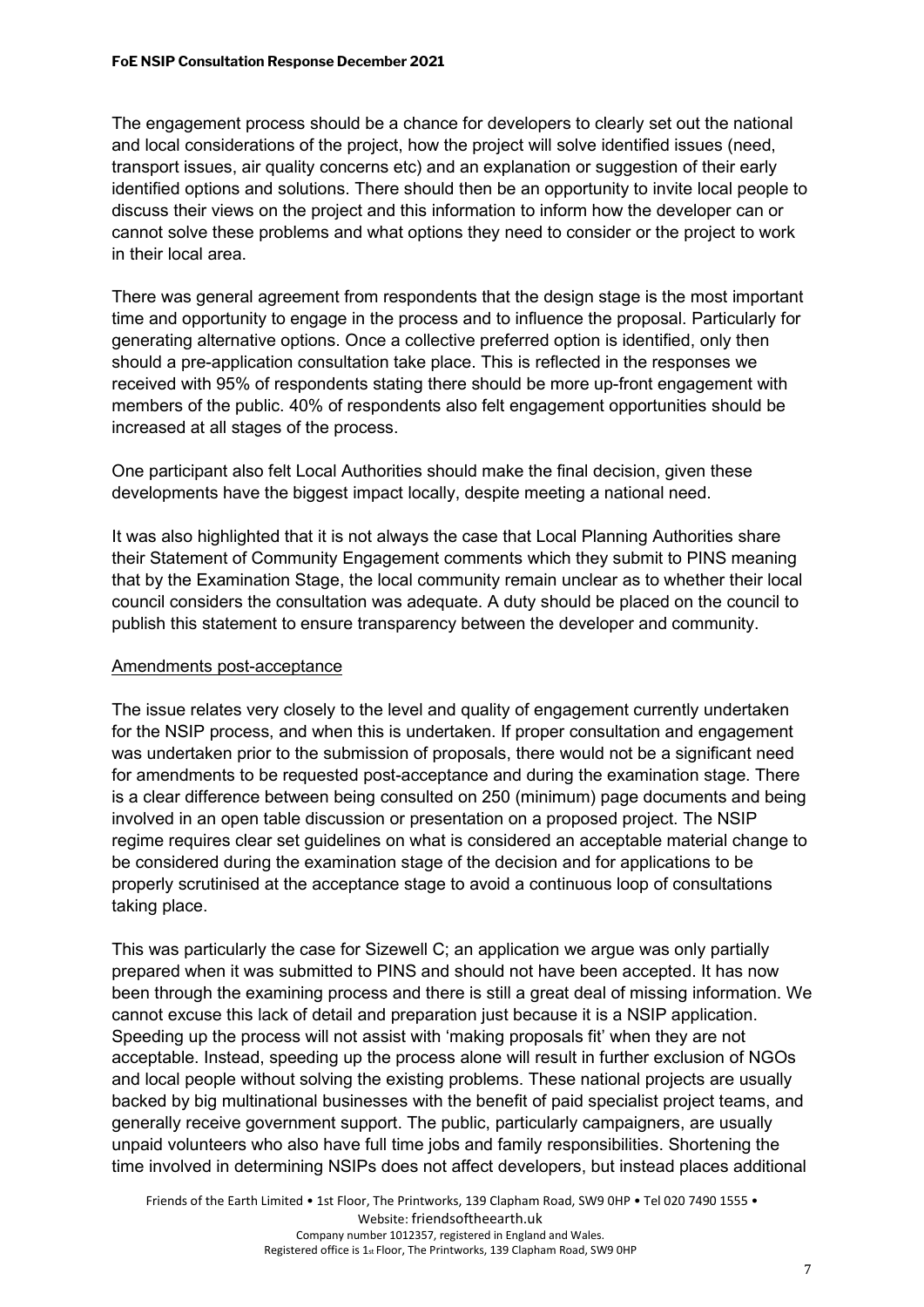stresses on the opponents, further tilting the power against the public. The system itself needs to be revised to improve the flow from scoping a proposal to its construction, it needs to be both fair and efficient and must be completed in collaboration across all sectors.

#### Updating NPSs and committing to a regular review process

First and foremost, we are in a climate emergency. All projects must be validated based on whether they are needed, and their programme/objectives meets our net zero commitments.

These national significant projects require sufficient time to be assessed, both in terms of the quality of their submission and in respect of their robustness when considered against the national framework. The Examining Authority, stakeholders and local communities must have sufficient time to comment on and reject those which fall below standard and the regime must support them in doing so with clear guidelines and expectations for how they will be assessed. There is therefore an urgent need to continue, and follow through on, the review of all NPSs and to put in place the remaining NPSs (such as for Water Resources Infrastructure). This relates to updating the NPSs to reflect topics such as climate change, net zero, biodiversity net gain, environmental net gain and new technologies to name a few.

Whilst we are concerned by the early consultation information and direction of the recent review of the Energy NPS by BEIS and the start of the review of the National Networks NPS by DfT we welcome the fact that these departments have taken this necessary step forward. However, other departments must now follow suit across the full range of NPSs to ensure we have a clear, national policy direction for infrastructure decisions and that the directions chosen are fit for purpose for our current climate and nature emergencies. Without such updates taking place, the NPSs will remain inadequate, leading to impulsive and poor decision making without appropriate scoping of options and alternatives in line with our commitments to the environment.

Please also refer to our response to the Energy NPS on the importance of updating these national statements.

# **Q4. Following submission, are there any aspects of the examination and decision process which might be enhanced, and how might these be improved?**

A number of respondents raised that the examination stage is far too short for the number of changes currently allowed under existing legislation. The regime already runs to a tight timeframe. Therefore, amendments adds further pressure onto those submitting representations, particularly in having sufficient time to produce technical and detailed responses to questions. In the case of Sizewell C, this amounted to 19 changes made to the proposal, over 3,000 new documents being submitted after the application had been accepted and 5 consultations over 9 years. The process is too flexible beyond the acceptance point for developers, whilst putting huge demands and pressure on stakeholders. We would argue that this unequal balance is the root cause of many delays post-acceptance. Instead, any issues and concerns should be largely bottomed out, particularly in terms of design and layout to avoid the need for the consideration substantial amendments which slow down the process. This is particularly stark where a developer either misses agreed deadlines or delays submitting the requested information. This is sometimes because the changes are so significant there is substantive work required to make the amendments.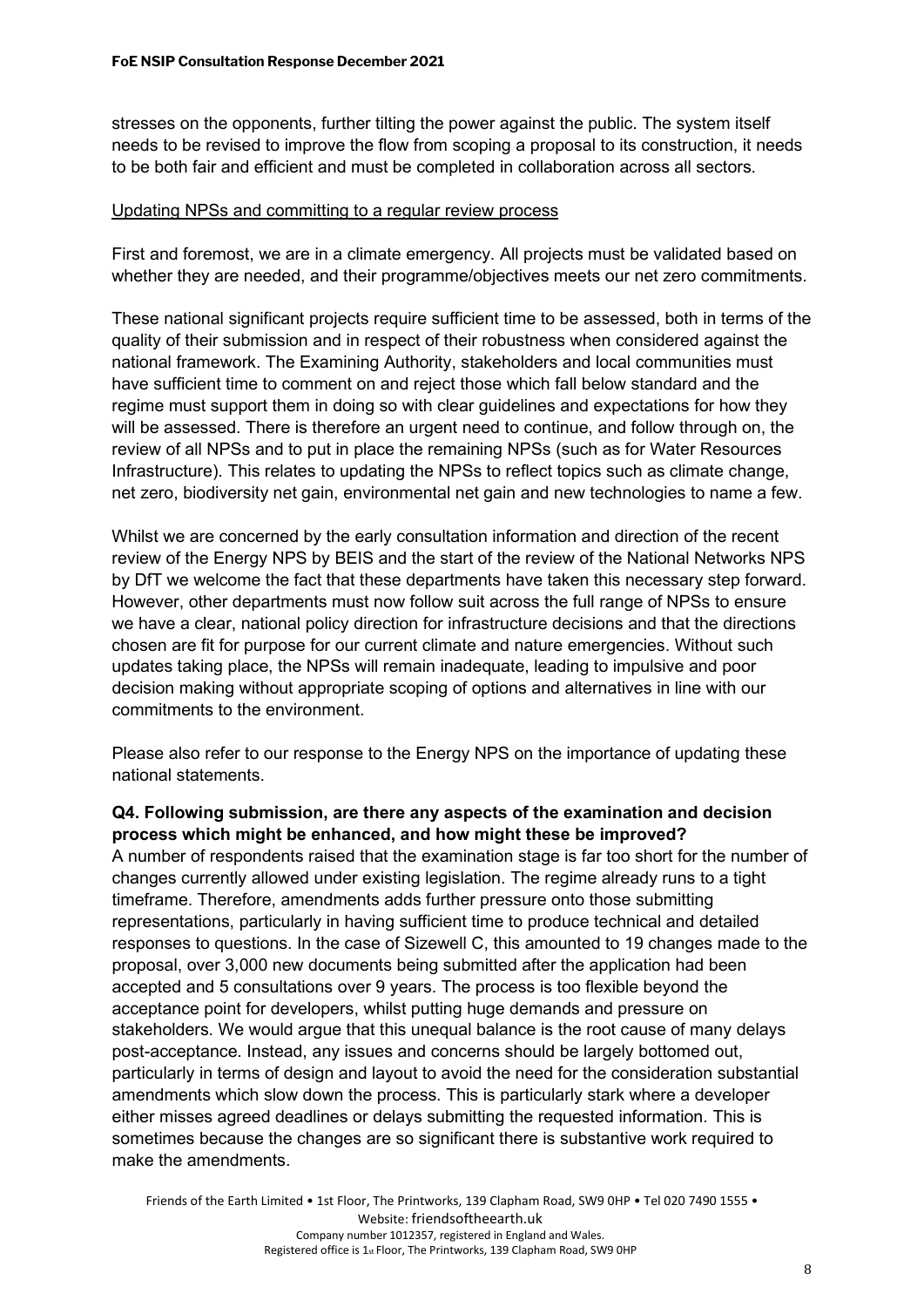Clearer guidelines are therefore required on what cannot be changed once an application has been accepted. Such changes post submission can confuse all parties, result in outstanding or unresolved concerns later down the consenting process and subsequently extend the timescales of determining the application. We therefore suggest that postapplication changes are strongly discouraged by PINS. A greater duty should also be placed on developers to answer all questions raised by interested parties.

Resourcing for local planning authorities is a necessity as is providing resources for locally affected communities to enable meaningful and informed engagement. Local planning authorities should be resourced and funded to support local groups and communities engaging with the process and this should be teamed with digital improvements to the PINS NSIP website for easy access to mapping and interactive diagrams / plans of the development, to be able to sign up to alerts of new proposals/changes to existing proposals and searching through the substantial information considered for each project. We also suggest greater resourcing on other stakeholders and consultees including Natural England and the Environment Agency.

In terms of positive elements of the examination stage which should be strengthened, we request that the ability to speak at examination is retained as this is considered a necessity for enabling the views of people most affected by the development to be heard. In particular, it was noted that local involvement in the Sizewell C examination was crucially important and a positive experience as significant changes to the application including improvements for designated habitats and wildlife were achieved. Improvements include:

- Improving the verbal transcriptions taken during hearings so that accurately reflect the debates which took place, are a useful reference tool for all parties and can be referred to in submissions and responses.
- Clear indication of the questions being posed to particular interested parties by the Examining Authority.
- Not assuming knowledge with interested parties they are generally not planners or lawyers.
- Making the hearing sessions more accessible and less hierarchical so that if feedback or questions need to be raised at the time the issue or concern occurs, these can be dealt with appropriately.
- Time management of the sessions so that everyone has a fair share of time and opportunity to speak.
- Constructive debates. Those opposing planning applications should not be viewed as obstructive or as the enemy and they should not be treated as such through the NSIP process. Developers should not be able to act defensively towards any interested parties throughout the process. Local groups and communities are citizens with a passion and commitment to protecting the environment for future generations and are part of the solution and have to live with the outcomes of these decisions. If planning is to remain democratic opportunities to engage and have local voices heard must remain.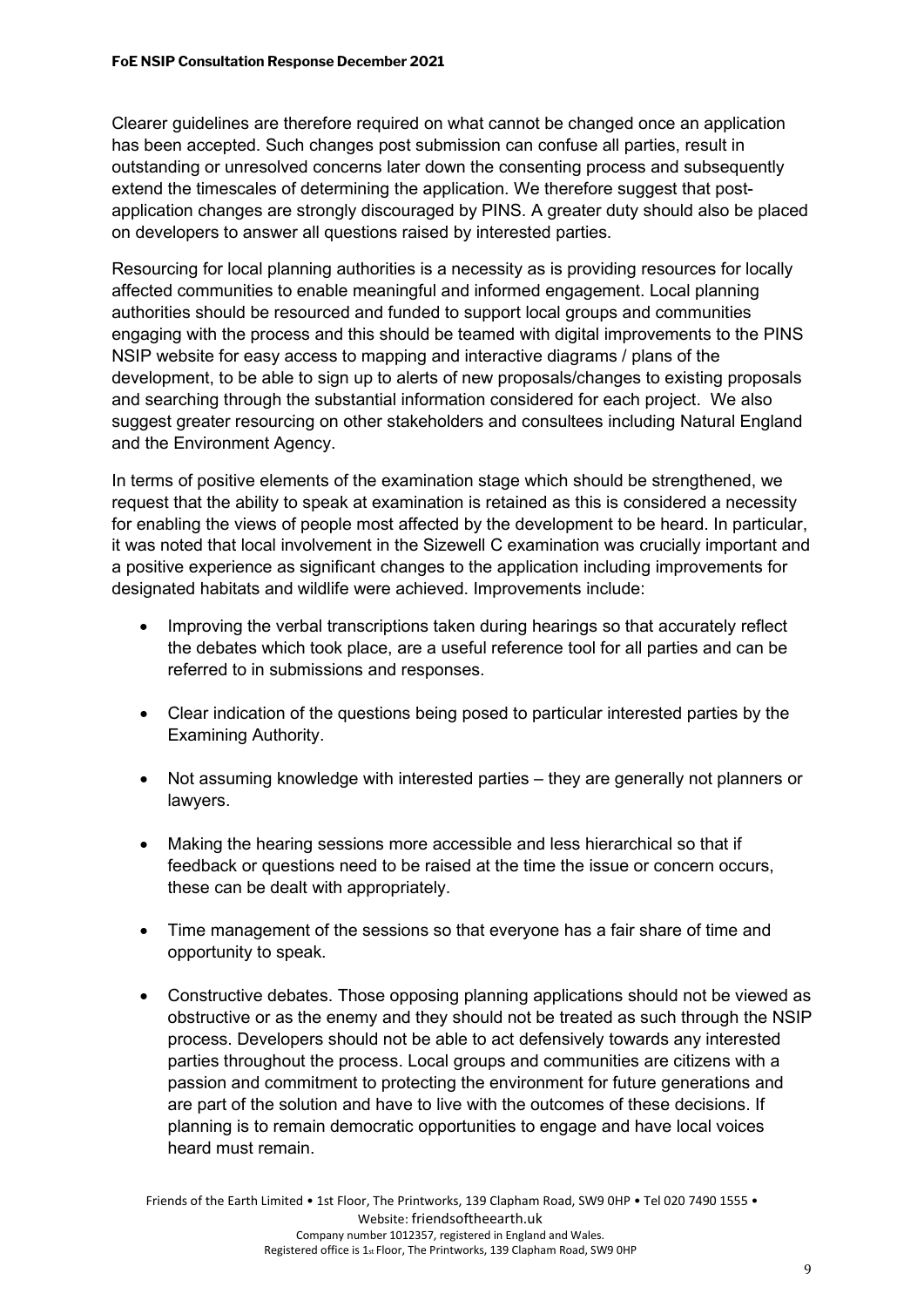# **Q5. Where a development consent order has been made, what impediments are there to physically implementing a project which could be removed?**

From our experience of the process, the physical impediments have related solely to financial or resource viability or, as a result of the time taken to reach an acceptable proposal, the circumstances changing, resulting in the development no longer being fit for purpose or meeting the needs originally identified.

We consider that alterations to the process are necessary (which we identify in our response), including enabling active and structured engagement of alternatives, options and solutions with stakeholders, the preparation of high quality application submission documents (supported by clear guidance from government on what should be submitted) alongside strengthened expectations and requirements on how far an application can be amended post-acceptance would go some way in resolving and improving the build out of NSIP permissions.

# **Q6. How might digitalisation support the wider improvements to the regime, for example are there any specific aspects that you feel could benefit from digital enhancements?**

Increasing accessibility and understanding of the projects being proposed should be the core principle behind any digital improvements to the regime. This should be based on the user experience of relevant websites (PINS, Local Planning Authority and developer websites).

The main PINS website should be made more user-friendly for those not experienced in the planning system or those familiar to NSIP projects. Grouping documents by theme or having searchable tags would reduce the amount of confusion suffered once a project becomes dense with hundreds of relevant documents and evidence. A clearer alert system should be made available on registering for alerts of new applications by region or local authority area, and then alerts based on specific projects and any documents/changes which are published.

Digital visualisations and 3D mapping where local people can interact with a project in its setting, observing how it will function and appear during both construction and operation should become standard good practice when preparing engagement and consultation documents. These should not be limited to requests made by the Examining Authority during the examination stage.

A standard template for impacts, such as carbon emissions to be shown on the dashboard and used across all projects so that they are clear, equal and visually representative. A standard expectation or technical summaries to be provided and what they should include would also assist with benefiting engagement and understanding by everyone.

Whilst the Covid-19 pandemic has resulted in a global societal shift towards virtual meetings and events, the government and relevant bodies should remain mindful of the limitations of fully digitalised information. Not everyone has access to the internet and therefore opportunities to engage in person or access the substantial information and documentation via other means must be made available to everyone. This could include a forum at a locally suitable venue, such as the local council offices. However, we believe that hybrid hearings would allow greater accessibility to a wider group of interested parties and the communities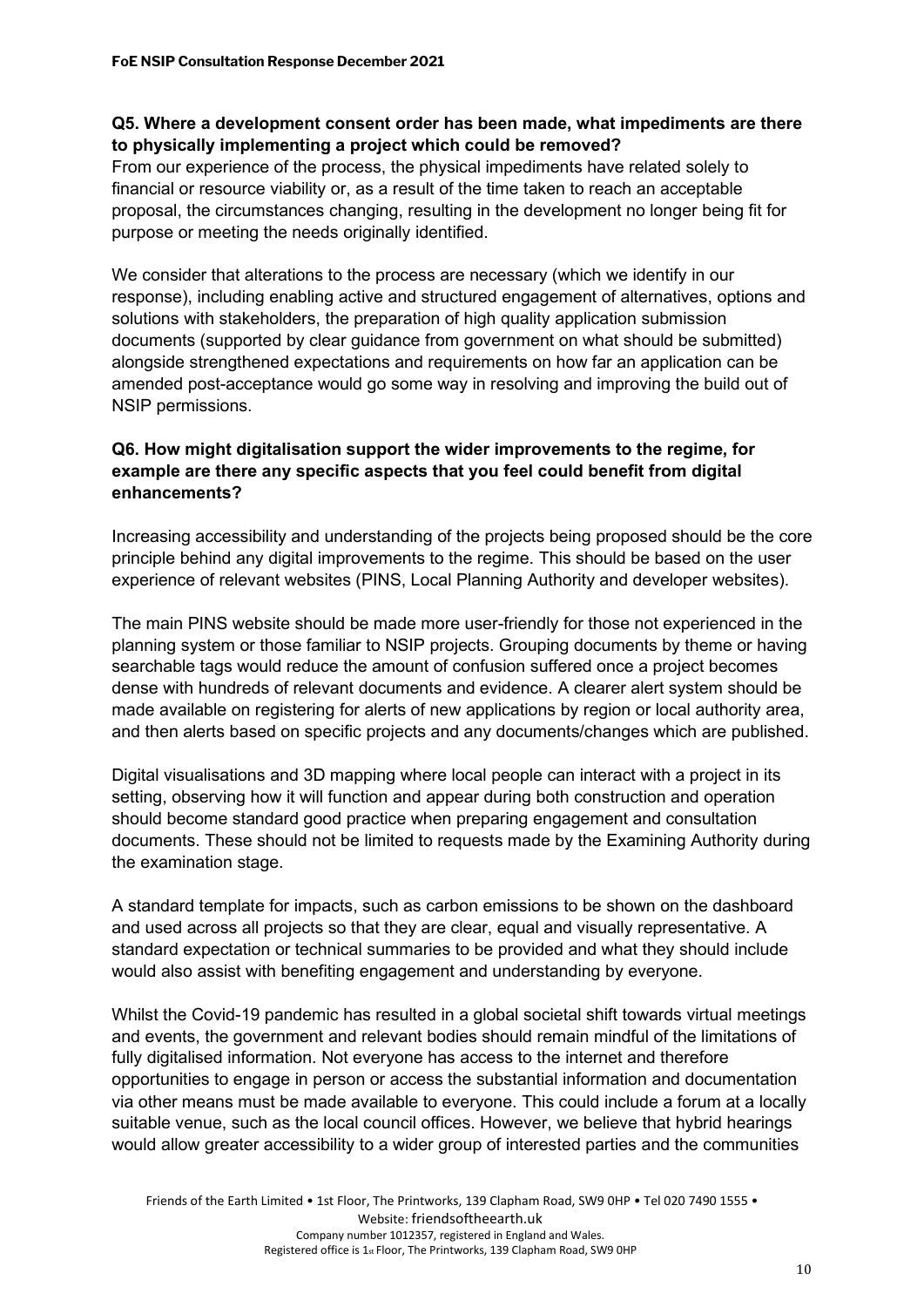affected by these schemes, even if this was just to listen to proceedings. Any minutes, recordings and meeting representations should be made available for full transparency.

Consideration should also be given to standard working hours to ensure there is flexibility and variety in opportunities for those who wish to engage. PINS must be satisfied that the affected communities have had opportunities to raise concerns or comments, that this has been inclusive and a record of the Equalities Impact Assessment for the proposal has been published.

# **Q7. What issues are affecting current NSIPs that would benefit from enhanced crossgovernment co-ordination including Government Departments and Arms-Length Bodies?**

The whole planning system needs to be more accessible, particularly to those who are most vulnerable (who are also arguably more affected by poor decision-making).

It is also widely understood that the planning process is a complex and mistrusted system. The government needs to consider opportunities to increase understanding and engagement of the process to have the best outcomes for the environment and for people. We would recommend that basic concepts about the planning system and framework are introduced into educational curriculum to ensure that the system does not feel closed to the general public in terms of engagement, understanding and

Finally, and as raised above under various questions, the foundation of all NSIP developments are the government-led NPSs which have a legal significance compared to their Town and Country Planning Act 1990 counterpart, the NPPF. This is positive and should be maintained as it provides a reliable framework for submissions, examination and decision-making. However, these statements become less reliable and meaningful as they age and would benefit from a structured and regular review process that ensure the policies are consistent across all infrastructure sectors and align in full with government ambitions, including important and necessary nature and climate emergency targets. Getting this policy framework right would also work towards reducing duplication and inconsistency between sectors and potentially delays resulting from unresolved concerns with wider environmental targets.

# **Q8. Does the NSIP regime successfully interact with other consenting and regulatory processes and the wider context within which infrastructure projects operate?** No.

We asked our network whether it was clear (for their particular NSIP) how the NSIP regime interacted with other consenting and regulatory processes. No respondents said it was clear. 42% said it was a little unclear and 58% said it was very unclear.

Particular concern was raised in respect of the level of transparency of developers seeking permit and other regulatory agreements. Half of respondents agreed with this point with a quarter stating they didn't have enough experience to fully comment. In addition, others found that it was unclear how the Environment Agency and Natural England fed into the regime, and how their reports and opinions are considered.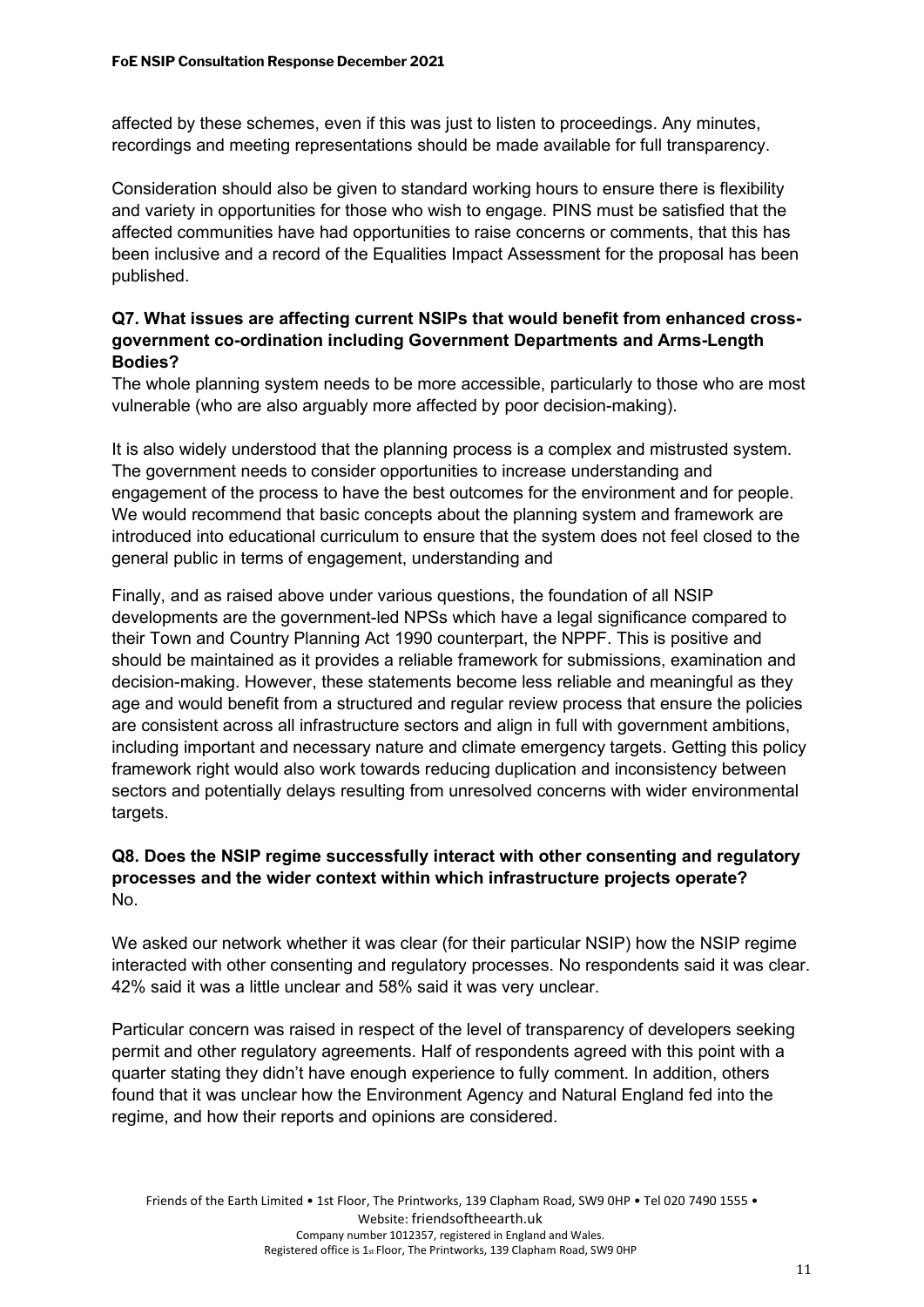We request that these notifications are made available during the whole decision-making process on the relevant PINS project website. All parties should be able to monitor the requirements for a developer to obtain all relevant consents, noting whether the developer has confirmed the requirement for a permit, licence or other permission, what its status is, how these issues will be assessed and when the relevant permissions will be issued. At present groups experience infrequent information and/or meetings with relevant stakeholders (such as Environment Agency and Office for Nuclear Regulation). Often these stakeholders are also slow to respond and do not have resources to answer questions raised by interested parties. We provide further information in our answer to Q.9 below.

In addition, DCO/NSIPs require a significant suite of documents, the majority of which are compulsory, and are difficult for under resourced and under-funded parties to consider, engage with and comment on. Therefore, whilst we support the opportunity to reform and simplify the way documentation is prepared and shared publicly for each application, it is paramount that the process still emphasises the importance of environmental reporting and assessments (Environmental Impact Assessment, Habitats Regulations Assessment, Equalities Impact Assessment and Water Framework Directive Assessment) to properly consider the impacts of developments in full. These considerations must not be watered down in any reforms and must be retained.

# **Q9. Are there areas where limits in the capacity or capability of NSIP applicants, interested parties and other participants are resulting in either delays or adversely affecting outcomes?**

The demands placed on participants of the process is unfairly weighted meaning individuals, groups and smaller, local organisations are effectively excluded from the process if they do not have sufficient resource, skill or financial assistance. The government should complete a review of experiences from the environment, charity and community sectors while undertaking this end-to-end review.

Under-resourced Local Planning Authorities results in a disconnect between people and the project at local level. Local Planning Authorities are expressed in PINS guidance as providing support (particularly during pre-application consultation stages) and local representation (have an opportunity to comment on the consultation exercise undertaken and can submit a Local Impact Report). However, experience demonstrates a different situation, where local groups cannot get the support they need, are having to lobby for a Local Impact Report to be submitted to fully represent their local area and being unfairly treated in the consultation process as a result of little to no monitoring or enforcement of this process.

Arguably Local Planning Authorities represent the voice of the local area and its communities, and yet our local campaigning groups find their Local Planning Authorities are dismissive of these types of applications as they are not the decision-maker. We think this is not correct and that Local Planning Authorities have the potential to be an intermediary to clearly and transparently set out the costs and benefits of NSIP proposals. As a minimum, they should have capacity and resource to appropriately update elected Members of the council to take forward information to their constituents who they have been elected to represent and are trusted in the community.